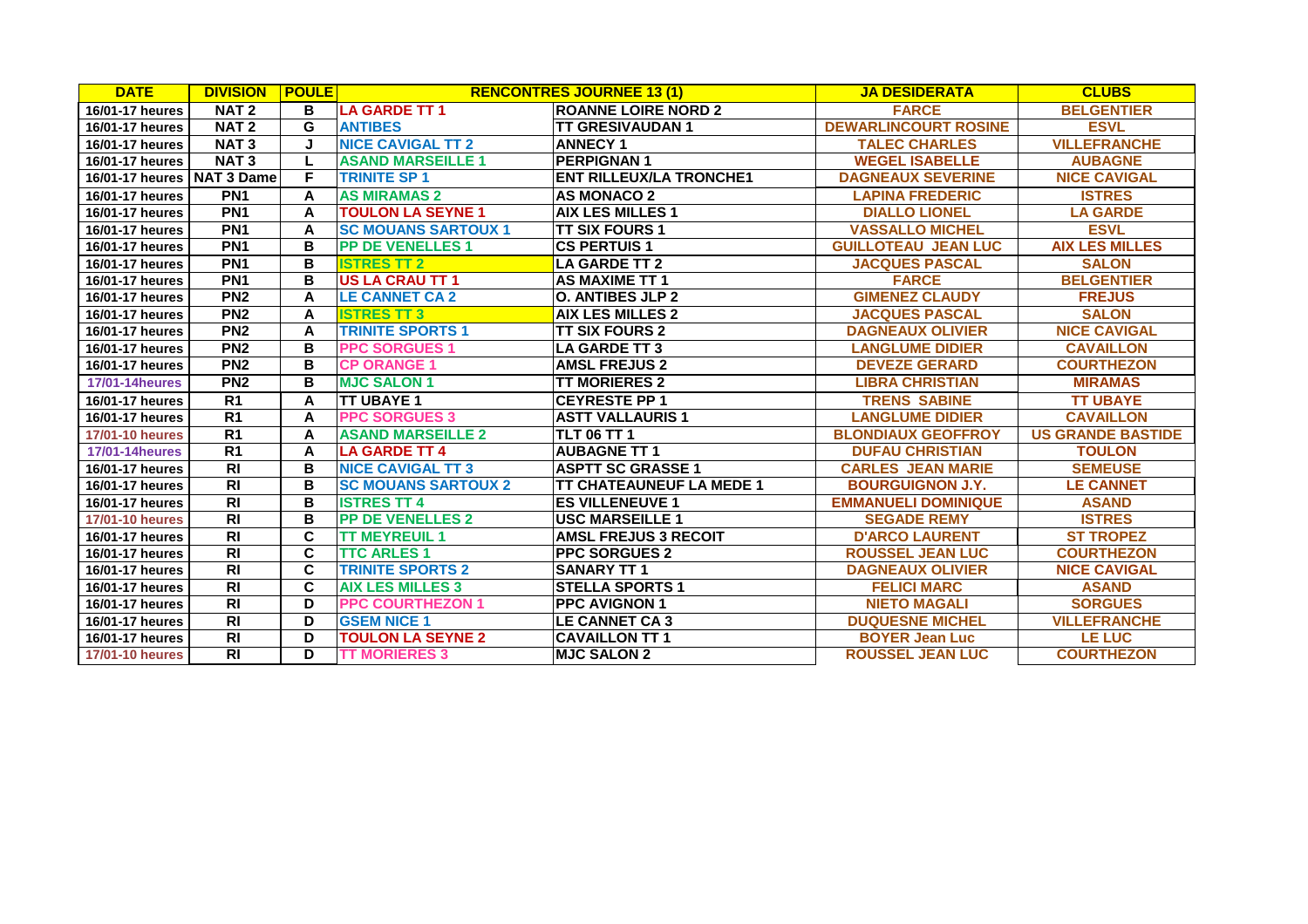| <b>DATE</b>              | <b>DIVISION</b>  | <b>POULE</b> |                                         | <b>RENCONTRES JOURNEE 14 (2)</b> | <b>JA DESIDERATA</b>        | <b>CLUBS</b>          |
|--------------------------|------------------|--------------|-----------------------------------------|----------------------------------|-----------------------------|-----------------------|
| 30/01-17 heures          | NAT <sub>1</sub> | D            | <b>AS MONACO 1</b>                      | <b>THORIGNE FOUILLARD 1</b>      | <b>IONNIKOFF NIKITA</b>     | <b>STELLA</b>         |
| 30/01-17 heures          | NAT <sub>2</sub> | B            | O ANTIBES JLP 1                         | <b>ASPTT ROMANS 1</b>            | <b>DEWARLINCOURT ROSINE</b> | <b>ESVL</b>           |
| 30/01-17 heures          | NAT <sub>2</sub> | F            | <b>LE CANNET CA1</b>                    | <b>PONTAULT COMBAULT 2</b>       | <b>GIMENEZ CLAUDY</b>       | <b>FREJUS</b>         |
| 30/01-17 heures          | <b>NAT3</b>      | F            | <b>AMSL FREJUS1</b>                     | <b>SUD EST RHONE TT 1</b>        | <b>FERRY ALINE</b>          | <b>DRAGUIGNAN</b>     |
| 30/01-17 heures          | NAT <sub>3</sub> | L            | <b>MORIERES 1</b>                       | <b>ICROIX ROUSSE 1</b>           | <b>MOUCADEL SYLVIE</b>      | <b>ENTRAIGUE</b>      |
| 30/01-17 heures          | PN <sub>1</sub>  | A            | <b>AIX LES MILLES 1</b>                 | <b>AS MIRAMAS 2</b>              | <b>BARTZ ERIC</b>           | <b>VENELLES</b>       |
| 30/01-17 heures          | PN <sub>1</sub>  | A            | <b>TT SIX FOURS 1</b>                   | <b>TOULON LA SEYNE 1</b>         | <b>BARBAROUX MICHEL</b>     | <b>LA GARDE</b>       |
| 30/01-17 heures          | PN <sub>1</sub>  | A            | <b>AS MONACO 2</b>                      | <b>SC MOUANS SARTOUX 1</b>       | <b>DUQUESNE MICHEL</b>      | <b>VILLEFRANCHE</b>   |
| 30/01-17 heures          | PN <sub>1</sub>  | B            | <b>LA GARDE TT 2</b>                    | <b>PP DE VENELLES 1</b>          | <b>DUFAU CHRISTIAN</b>      | <b>TOULON</b>         |
| 30/01-17 heures          | PN <sub>1</sub>  | B            | <b>AS MAXIME TT 1</b>                   | <b>ISTRES TT 2</b>               | <b>LEROY VALERIE</b>        | <b>ST TROPEZ</b>      |
| 30/01-17 heures          | PN <sub>1</sub>  | B            | <b>CS PERTUIS 1</b>                     | <b>IUS LA CRAU TT 1</b>          | <b>SULTANIAN GIL</b>        | <b>PIERREVERT</b>     |
| <b>30/01-17 heures</b>   | PN <sub>2</sub>  | A            | <b>AIX LES MILLES 2</b>                 | LE CANNET CA 2                   | <b>BARTZ ERIC</b>           | <b>VENELLES</b>       |
| 30/01-17 heures          | PN <sub>2</sub>  | A            | <b>TT SIX FOURS 2</b>                   | <b>ISTRES TT 3</b>               | <b>BARBAROUX MICHEL</b>     | <b>LA GARDE</b>       |
| 30/01-17 heures          | PN <sub>2</sub>  | A            | <b>O. ANTIBES JLP 2</b>                 | <b>TRINITE SPORTS 1</b>          | <b>BRUNO OCEANE</b>         | <b>NICE CAVIGAL</b>   |
| 30/01-17 heures          | PN <sub>2</sub>  | B            | <b>LA GARDE TT 3</b>                    | <b>CP ORANGE 1</b>               | <b>DUFAU CHRISTIAN</b>      | <b>TOULON</b>         |
| 30/01-17 heures          | PN2              | B            | TT MORIERES 2 JOUE A SORGIPPC SORGUES 1 |                                  | <b>ROUSSEL JEAN LUC</b>     | <b>COURTHEZON</b>     |
| 30/01-17 heures          | PN <sub>2</sub>  | B            | <b>AMSL FREJUS 2</b>                    | <b>MJC SALON1</b>                | <b>D'ARCO LAURENT</b>       | <b>ST TROPEZ</b>      |
| 30/01-17 heures PN DAMES |                  | A            | <b>ASPTT SC GRASSE 1</b>                | <b>ST CHRISTOLLE LES ALES 1</b>  | <b>MUZZIN STEPHANE</b>      | <b>CHATEAUNEUF</b>    |
| 30/01-17 heures          | R <sub>1</sub>   | A            | <b>AUBAGNE TT 1</b>                     | <b>ASAND MARSEILLE 2</b>         | <b>ZYGMUNT CHRISTIAN</b>    | <b>USC MARSEILLE</b>  |
| 30/01-17 heures          | R <sub>1</sub>   | A            | <b>CEYRESTE PP 1</b>                    | <b>LA GARDE TT 4</b>             | <b>FELICI MARC</b>          | <b>ASAND</b>          |
| <b>30/01-17 heures</b>   | R <sub>1</sub>   | A            | <b>TLT 06 TT 1</b>                      | <b>PPC SORGUES 3</b>             | <b>CHALVIDAL JEAN MARIE</b> | <b>NICE CAVIGAL</b>   |
| 31/01-10 heures          | $\overline{R1}$  | A            | <b>ASTT VALLAURIS 1</b>                 | <b>TT UBAYE 1</b>                | <b>LARIO FRANTZ</b>         | <b>MANDELIEU</b>      |
| 30/01-17 heures          | R <sub>l</sub>   | B            | <b>TT CHATEAUNEUF LA MEDE 1</b>         | <b>INICE CAVIGAL TT 3</b>        | <b>GUILLOTEAU JEAN LUC</b>  | <b>AIX LES MILLES</b> |
| 31/01-10 heures          | RI               | B            | <b>USC MARSEILLE 1</b>                  | <b>ISTRES TT 4</b>               | <b>BLONDIAUX GEOFFROY</b>   | <b>GRANDE BASTIDE</b> |
| 31/01-14 heures          | R <sub>l</sub>   | B            | <b>ES VILLENEUVE 1</b>                  | <b>SC MOUANS SARTOUX 2</b>       | <b>BATTARD YVES</b>         | <b>GSEM</b>           |
| 31/01-14 heures          | $\overline{RI}$  | B            | <b>ASPTT SC GRASSE 1</b>                | <b>PP DE VENELLES 2</b>          | <b>MERCIER JENNIFER</b>     | <b>ESVL</b>           |
| 30/01-17 heures          | $\overline{RI}$  | C            | <b>PPC SORGUES 2</b>                    | <b>TT MEYREUIL 1</b>             | <b>ROUSSEL JEAN LUC</b>     | <b>COURTHEZON</b>     |
| 30/01-17 heures          | R <sub>l</sub>   | C            | <b>STELLA SPORTS 1</b>                  | <b>TRINITE SPORTS 2</b>          | <b>HARRANGER ROMAIN</b>     | TLT06                 |
| 30/01-17 heures          | R <sub>l</sub>   | C            | <b>AMSL FREJUS 3</b>                    | <b>AIX LES MILLES 3</b>          | <b>D'ARCO LAURENT</b>       | <b>ST TROPEZ</b>      |
| 31/01-14 heures          | $\overline{R}$   | C            | <b>SANARY TT1</b>                       | <b>ITTC ARLES 1</b>              | <b>HABART MARC</b>          | <b>LA GARDE</b>       |
| 30/01-17 heures          | $\overline{R}$   | D            | <b>CAVAILLON TT 1</b>                   | <b>GSEM NICE 1</b>               | <b>JACQUES PASCAL</b>       | <b>SALON</b>          |
| 30/01-17 heures          | $\overline{R}$   | D            | <b>PPC AVIGNON 1</b>                    | <b>TOULON LA SEYNE 2</b>         | <b>DEVEZE GERARD</b>        | <b>COURTHEZON</b>     |
| 31/01-14 heures          | R <sub>l</sub>   | D            | <b>MJC SALON 2</b>                      | <b>PPC COURTHEZON 1</b>          | <b>LAPIERRE CHRISTIAN</b>   | <b>ST CANNAT</b>      |
| 31/01-14 heures          | R <sub>l</sub>   | D            | <b>LE CANNET CA 3</b>                   | <b>TT MORIERES 3</b>             | <b>BOUSIGUES AGNES</b>      | <b>GRASSE</b>         |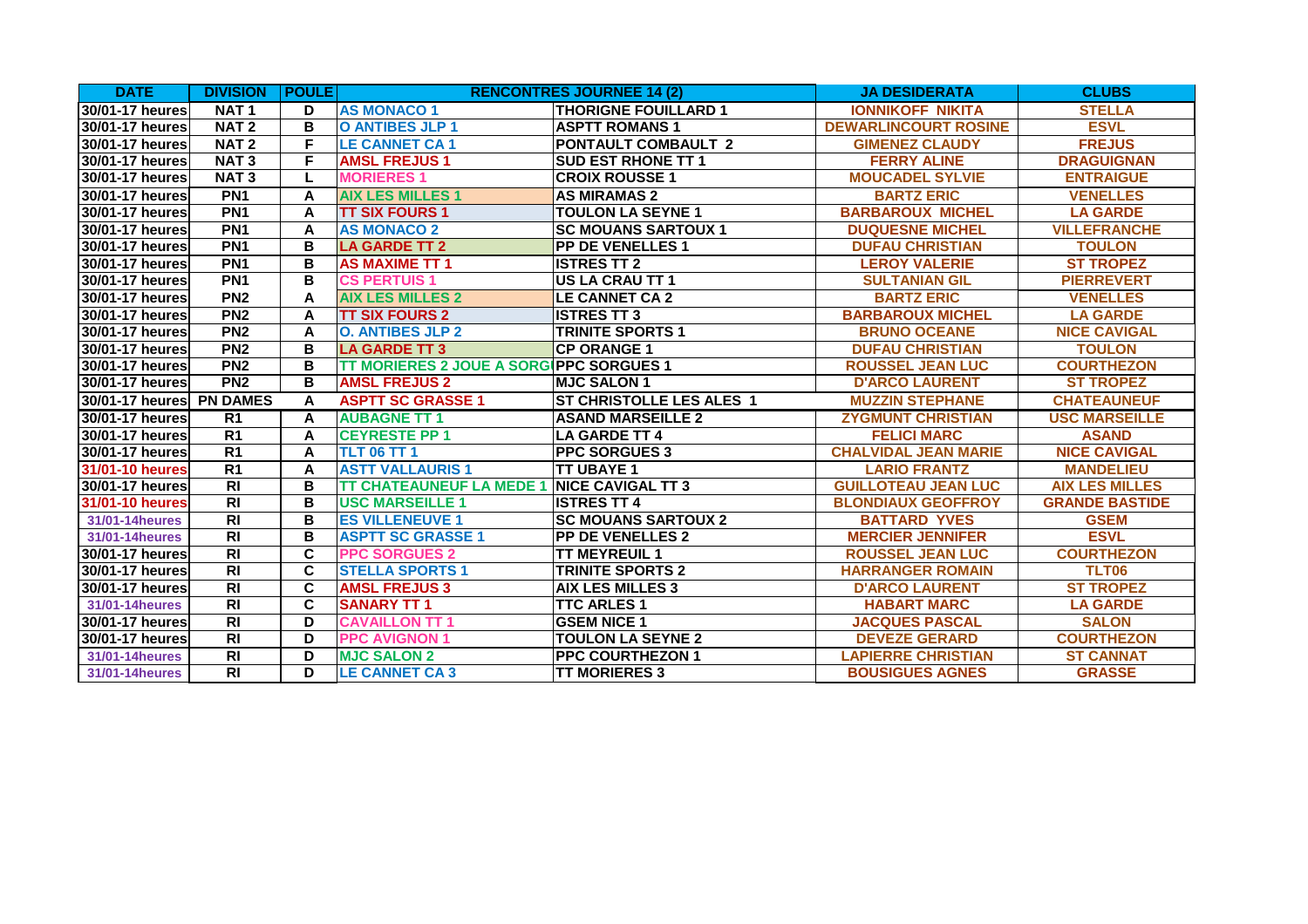| <b>DATE</b>                | <b>DIVISION</b>  | <b>POULE</b> |                            | <b>RENCONTRES JOURNEE 15 (3)</b> | <b>JA DESIDERATA</b>        | <b>CLUBS</b>             |
|----------------------------|------------------|--------------|----------------------------|----------------------------------|-----------------------------|--------------------------|
| 13/02-17 heures            | <b>NAT3</b>      | F            | <b>AMSL FREJUS1</b>        | <b>COURNON CL 1</b>              | <b>FERRY ALINE</b>          | <b>DRAGUIGNAN</b>        |
| 13/02-17 heures            | NAT <sub>3</sub> | J            | <b>NICE CAVIGAL 2</b>      | <b>COMBS SENART 2</b>            | <b>VASSALLO MICHEL</b>      | <b>ESVL</b>              |
| 13/02-17 heures            | NAT <sub>3</sub> | L            | <b>ASAND MARSEILLE 1</b>   | <b>LE CRES SALAISON 1</b>        | <b>BARTZ ERIC</b>           | <b>VENELLES</b>          |
| 13/02-17 heures NAT 3 Dame |                  | F            | <b>TRINITE SP 1</b>        | <b>STADE CLERMONTOIS 1</b>       | <b>HARRANGER ROMAIN</b>     | TLT06                    |
| 20/02-17 heures            | PN <sub>1</sub>  | A            | <b>AS MIRAMAS 2</b>        | <b>ITT SIX FOURS 1</b>           | <b>DEPOORTER RAYMOND</b>    | <b>ISLES SUR SORGUES</b> |
| 20/02-17 heures            | PN <sub>1</sub>  | A            | <b>SC MOUANS SARTOUX 1</b> | <b>TOULON LA SEYNE 1</b>         | <b>MONDINI MARIE CLAUDE</b> | <b>SOPHIA</b>            |
| <b>20/02-17 heures</b>     | PN <sub>1</sub>  | A            | <b>AIX LES MILLES 1</b>    | <b>AS MONACO 2</b>               | <b>BARTZ ERIC</b>           | <b>VENELLES</b>          |
| <b>20/02-17 heures</b>     | PN <sub>1</sub>  | В            | <b>PP DE VENELLES 1</b>    | <b>AS MAXIME TT 1</b>            | <b>GUILLOTEAU JEAN LUC</b>  | <b>AIX LES MILLES</b>    |
| 20/02-17 heures            | PN <sub>1</sub>  | B            | <b>US LA CRAU TT 1</b>     | <b>ISTRES TT 2</b>               | <b>BARBAROUX MICHEL</b>     | <b>LA GARDE</b>          |
| 20/02-17 heures            | PN <sub>1</sub>  | B            | <b>LA GARDE TT 2</b>       | <b>ICS PERTUIS 1</b>             | <b>FARCE</b>                | <b>BELGENTIER</b>        |
| 20/02-17 heures            | PN <sub>2</sub>  | A            | <b>LE CANNET CA 2</b>      | <b>ITT SIX FOURS 2</b>           | <b>WOGERZ DANIEL</b>        | <b>MOUANS SARTOUX</b>    |
| 20/02-17 heures            | PN <sub>2</sub>  | A            | <b>TRINITE SPORTS 1</b>    | <b>ISTRES TT 3</b>               | <b>BRUNO OCEANE</b>         | <b>NICE CAVIGAL</b>      |
| 20/02-17 heures            | PN <sub>2</sub>  | A            | <b>AIX LES MILLES 2</b>    | O. ANTIBES JLP 2                 | <b>BARTZ ERIC</b>           | <b>VENELLES</b>          |
| 20/02-17 heures            | PN <sub>2</sub>  | B            | <b>CP ORANGE 1</b>         | <b>TT MORIERES 2</b>             | <b>MOUCADEL SYLVIE</b>      | <b>ENTRAIGUE</b>         |
| <b>20/02-17 heures</b>     | PN <sub>2</sub>  | B            | <b>MJC SALON 1</b>         | <b>IPPC SORGUES 1</b>            | <b>LEVAN CLAUDY</b>         | <b>PERTUIS</b>           |
| 20/02-17 heures            | PN <sub>2</sub>  | B            | <b>LA GARDE TT 3</b>       | <b>AMSL FREJUS 2</b>             | <b>FARCE</b>                | <b>BELGENTIER</b>        |
| 20/02-17 heures            | $\overline{R1}$  | A            | <b>TT UBAYE 1</b>          | <b>PPC SORGUES 3</b>             | <b>TRENS SABINE</b>         | <b>TT UBAYE</b>          |
| 20/02-17 heures            | $\overline{R1}$  | A            | TLT 06 TT 1                | <b>AUBAGNE TT 1</b>              | <b>ORIYOMI AIMBOLA</b>      | <b>SEMEUSE</b>           |
| 21/02-10 heures            | R <sub>1</sub>   | A            | <b>ASAND MARSEILLE 2</b>   | <b>ICEYRESTE PP 1</b>            | <b>BLONDIAUX GEOFFROY</b>   | <b>GRANDE BASTIDE</b>    |
| 21/02-14 heures            | $\overline{R1}$  | A            | <b>LA GARDE TT 4</b>       | <b>ASTT VALLAURIS 1</b>          | <b>DUFAU CHRISTIAN</b>      | <b>TOULON</b>            |
| 20/02-17 heures            | R <sub>1</sub>   | B            | <b>NICE CAVIGAL TT 3</b>   | <b>ES VILLENEUVE 1</b>           | <b>BERNIER YVES</b>         | <b>TRINITE</b>           |
| 20/02-17 heures            | R <sub>1</sub>   | B            | <b>SC MOUANS SARTOUX 1</b> | <b>ISTRES TT 4</b>               | <b>GIMENEZ CLAUDY</b>       | <b>FREJUS</b>            |
| 21/02-10 heures            | $\overline{R1}$  | B            | <b>PP DE VENELLES 2</b>    | <b>TT CHATEAUNEUF LA MEDE 1</b>  | <b>SEGADE REMY</b>          | <b>ISTRES</b>            |
| 21/02-10 heures            | R <sub>1</sub>   | B            | <b>USC MARSEILLE 1</b>     | <b>ASPTT SC GRASSE 1</b>         | <b>ECHAROUX YVES</b>        | <b>CEYRESTE</b>          |
| 20/02-17 heures            | R <sub>1</sub>   | C            | <b>TT MEYREUIL 1</b>       | <b>SANARY TT 1</b>               | <b>WEGEL ISABELLE</b>       | <b>AUBAGNE</b>           |
| 20/02-17 heures            | $\overline{R1}$  | C            | <b>TTC ARLES 1</b>         | <b>STELLA SPORTS 1</b>           | <b>FRAQUET SERGE</b>        | <b>ST MARTIN DE CARU</b> |
| 20/02-17 heures            | R <sub>1</sub>   | C            | <b>TRINITE SPORTS 2</b>    | <b>AIX LES MILLES 3</b>          | <b>BRUNO OCEANE</b>         | <b>NICE CAVIGAL</b>      |
| <b>20/02-17 heures</b>     | R <sub>1</sub>   | C            | <b>AMSL FREJUS 3</b>       | <b>PPC SORGUES 1</b>             | <b>BOYER Jean Luc</b>       | <b>LE LUC</b>            |
| 20/02-17 heures            | R <sub>1</sub>   | D            | <b>PPC COURTHEZON 1</b>    | <b>LE CANNET CA 3</b>            | <b>FOUCHER HERVE</b>        | <b>MORRIERES</b>         |
| 20/02-17 heures            | R <sub>1</sub>   | D            | <b>GSEM NICE 1</b>         | <b>TOULON LA SEYNE 2</b>         | <b>IONNIKOFF NIKITA</b>     | <b>STELLA</b>            |
| 20/02-17 heures            | R <sub>1</sub>   | D            | <b>PPC AVIGNON 1</b>       | <b>MJC SALON 2</b>               | <b>LANGLUME DIDIER</b>      | <b>CAVAILLON</b>         |
| 21/02-10 heures            | R <sub>1</sub>   | D            | <b>TT MORIERES 3</b>       | <b>ASTT VALLAURIS 1</b>          | <b>ROUSSEL JEAN LUC</b>     | <b>COURTHEZON</b>        |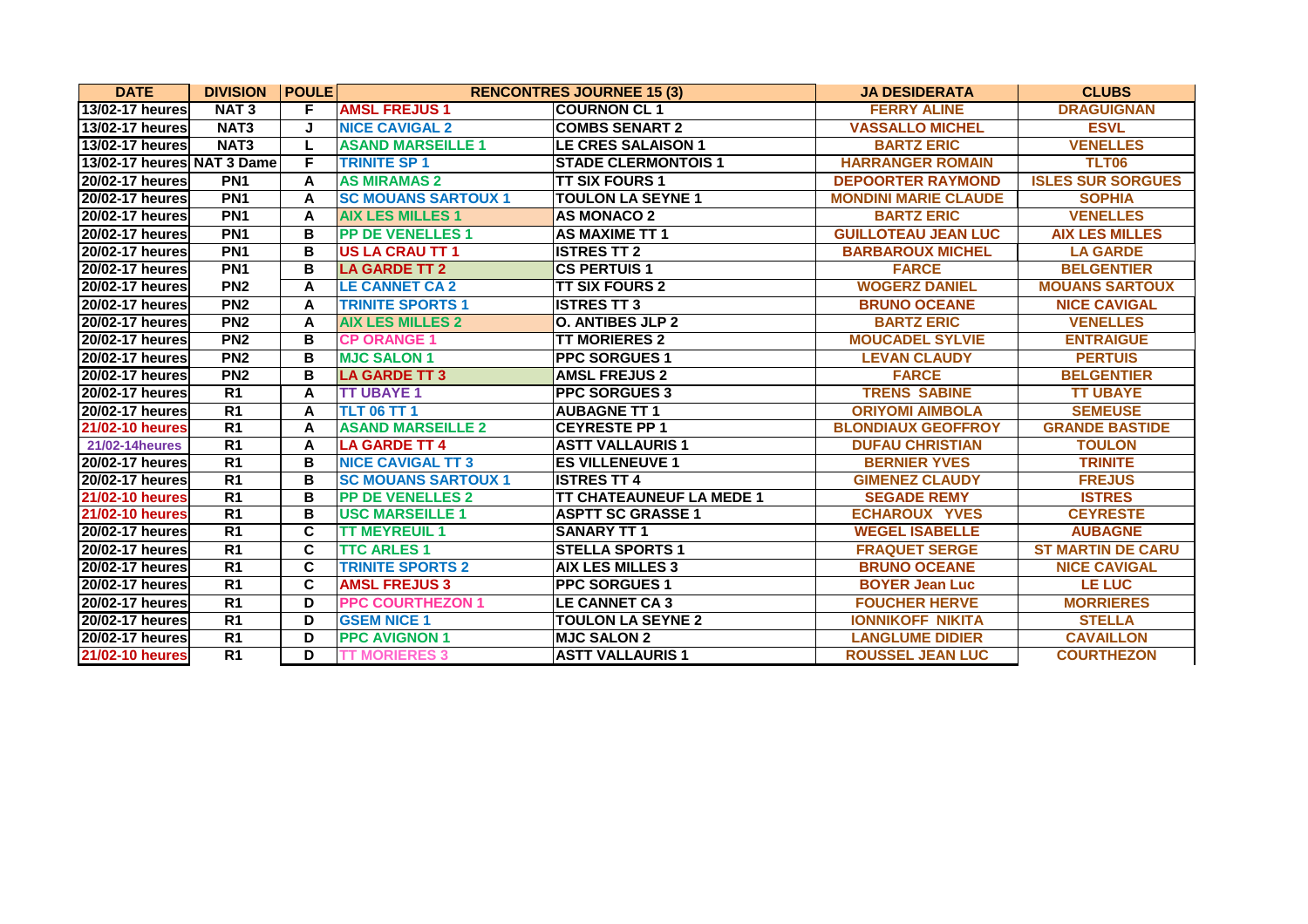| <b>DATE</b>            |                  |   |                                 | <b>RENCONTRES JOURNEE 16 (4)</b> | <b>JA DESIDERATA</b>       | <b>CLUBS</b>          |
|------------------------|------------------|---|---------------------------------|----------------------------------|----------------------------|-----------------------|
| 27/02-17 heures        | NAT <sub>2</sub> | в | <b>LA GARDE TT 1</b>            | <b>GRESIVAUDAN1</b>              | <b>FARCE</b>               | <b>BELGENTIER</b>     |
| 27/02-17 heures        | NAT <sub>2</sub> | F | <b>LE CANNET CA1</b>            | <b>ASPTT TOULOUSE 1</b>          | <b>GIMENEZ CLAUDY</b>      | <b>FREJUS</b>         |
| 27/02-17 heures        | <b>NAT3</b>      | L | <b>MORIERES1</b>                | <b>ASAND MARSEILLE 1</b>         | <b>BARTZ ERIC</b>          | <b>VENELLES</b>       |
| 27/02-17 heures        | PN <sub>1</sub>  | A | <b>SC MOUANS SARTOUX 1</b>      | <b>AS MIRAMAS 2</b>              | <b>VASSALLO MICHEL</b>     | <b>ESVL</b>           |
| 27/02-17 heures        | PN <sub>1</sub>  | A | <b>TOULON LA SEYNE 1</b>        | <b>AS MONACO 2</b>               | <b>CENTOFANTI</b>          | <b>PUGET VILLE</b>    |
| 27/02-17 heures        | PN <sub>1</sub>  | A | <b>TT SIX FOURS 1</b>           | <b>AIX LES MILLES 1</b>          | <b>DUFAU CHRISTIAN</b>     | <b>TOULON</b>         |
| 27/02-17 heures        | PN <sub>1</sub>  | B | <b>US LA CRAU TT 1</b>          | <b>PP DE VENELLES 1</b>          | <b>LEPELTIER GILBERT</b>   | <b>STE MAXIME</b>     |
| 27/02-17 heures        | PN <sub>1</sub>  | B | <b>ISTRES TT 2</b>              | <b>CS PERTUIS 1</b>              | <b>EMMANUELI DOMINIQUE</b> | <b>ASAND</b>          |
| 27/02-17 heures        | PN <sub>1</sub>  | B | <b>AS MAXIME TT 1</b>           | <b>LA GARDE TT 2</b>             | <b>PERAZZO CHRISTINE</b>   | <b>COGOLIN</b>        |
| <b>27/02-17 heures</b> | PN <sub>2</sub>  | A | <b>TRINITE SPORTS 1</b>         | <b>LE CANNET CA 2</b>            | <b>HARRANGER ROMAIN</b>    | TLT06                 |
| 27/02-17 heures        | PN <sub>2</sub>  | A | <b>ISTRES TT 3</b>              | <b>O. ANTIBES JLP 2</b>          | <b>EMMANUELI DOMINIQUE</b> | <b>ASAND</b>          |
| 27/02-17 heures        | PN <sub>2</sub>  | A | <b>TT SIX FOURS 2</b>           | <b>AIX LES MILLES 2</b>          | <b>DUFAU CHRISTIAN</b>     | <b>TOULON</b>         |
| 27/02-17 heures        | <b>PN2</b>       | B | <b>PPC SORGUES 1</b>            | <b>AMSL FREJUS 2</b>             | <b>ROUSSEL JEAN LUC</b>    | <b>COURTHEZON</b>     |
| 27/02-17 heures        | PN <sub>2</sub>  | B | <b>TT MORIERES 2</b>            | <b>LA GARDE TT 3</b>             | <b>NIETO MAGALI</b>        | <b>SORGUES</b>        |
| <b>28/02-14 heures</b> | PN <sub>2</sub>  | B | <b>MJC SALON 1</b>              | <b>CP ORANGE 1</b>               | <b>BERGER FRANCOIS</b>     | <b>VENELLE</b>        |
| 27/02-17 heures        | $\overline{R1}$  | A | <b>PPC SORGUES 3</b>            | <b>LA GARDE TT 4</b>             | <b>ROUSSEL JEAN LUC</b>    | <b>COURTHEZON</b>     |
| 27/02-17 heures        | $\overline{R1}$  | A | <b>TT UBAYE 1</b>               | <b>TLT 06 TT 1</b>               | <b>TRENS SABINE</b>        | <b>TT UBAYE</b>       |
| 27/02-17 heures        | R <sub>1</sub>   | A | <b>CEYRESTE PP 1</b>            | <b>AUBAGNE TT 1</b>              | <b>FELICI MARC</b>         | <b>ASAND</b>          |
| 28/02-10 heures        | R <sub>1</sub>   | A | <b>ASTT VALLAURIS 1</b>         | <b>ASAND MARSEILLE 2</b>         | <b>BLAIVE JEAN RENE</b>    | <b>LE CANNET</b>      |
| 27/02-17 heures        | <b>RI</b>        | B | <b>ISTRES TT 4</b>              | <b>NICE CAVIGAL TT 3</b>         | <b>FRANCESCHI LAURE</b>    | <b>LA MEDE</b>        |
| 27/02-17 heures        | R <sub>l</sub>   | B | <b>SC MOUANS SARTOUX 2</b>      | <b>USC MARSEILLE 1</b>           | <b>VASSALLO MICHEL</b>     | <b>ESVL</b>           |
| $27/02-17$ heures      | $\overline{R}$   | B | <b>TT CHATEAUNEUF LA MEDE 1</b> | <b>ASPTT SC GRASSE 1</b>         | <b>GUILLOTEAU JEAN LUC</b> | <b>AIX LES MILLES</b> |
| <b>28/02-14 heures</b> | <b>RI</b>        | B | <b>ES VILLENEUVE 1</b>          | <b>PP DE VENELLES 2</b>          | <b>BATTARD YVES</b>        | <b>GSEM</b>           |
| 27/02-17 heures        | R <sub>l</sub>   | C | <b>STELLA SPORTS 1</b>          | <b>TT MEYREUIL 1</b>             | <b>LOULERGUE MARC</b>      | <b>MONACO</b>         |
| <b>27/02-17 heures</b> | R <sub>l</sub>   | C | <b>AIX LES MILLES 3</b>         | <b>TTC ARLES 1</b>               | <b>SULTANIAN GIL</b>       | <b>PIERREVERT</b>     |
| 27/02-17 heures        | <b>RI</b>        | C | <b>TRINITE SPORTS 2</b>         | <b>AMSL FREJUS 3</b>             | <b>HARRANGER ROMAIN</b>    | TLT06                 |
| <b>28/02-14 heures</b> | <b>RI</b>        | C | <b>SANARY TT1</b>               | <b>PPC SORGUES 2</b>             | <b>LEVEAU THIERRY</b>      | <b>SIXFOURS</b>       |
| 27/02-17 heures        | <b>RI</b>        | D | <b>CAVAILLON TT 1</b>           | <b>PPC COURTHEZON 1</b>          | <b>FOUCHER HERVE</b>       | <b>MORRIERES</b>      |
| <b>27/02-17 heures</b> | <b>RI</b>        | D | <b>TOULON LA SEYNE 2</b>        | <b>TT MORIERES 3</b>             | <b>SALLENDRE LUCIEN</b>    | <b>SANARY</b>         |
| 27/02-17 heures        | R <sub>l</sub>   | D | <b>GSEM NICE 1</b>              | <b>PPC AVIGNON 1</b>             | <b>DUQUESNE MICHEL</b>     | <b>VILLEFRANCHE</b>   |
| <b>28/02-14 heures</b> | R <sub>l</sub>   | D | <b>LE CANNET CA3</b>            | <b>MJC SALON 2</b>               | <b>LANDRA MICHEL</b>       | <b>FREJUS</b>         |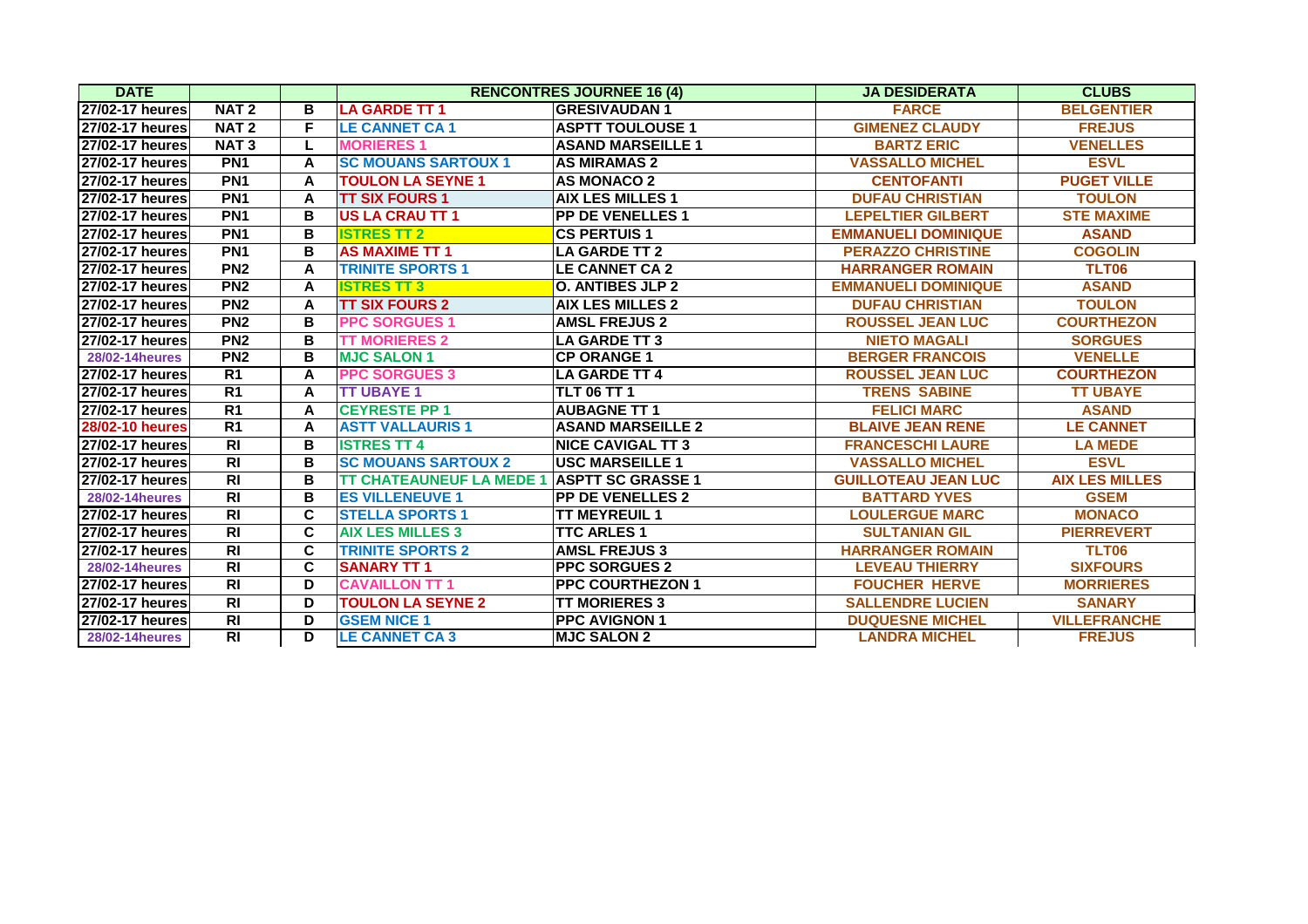| <b>DATE</b>                |                  |                         |                          | <b>RENCONTRES JOURNEE 18 (5)</b> | <b>JA DESIDERATA</b>         | <b>CLUBS</b>             |
|----------------------------|------------------|-------------------------|--------------------------|----------------------------------|------------------------------|--------------------------|
| 12/03-17 heures            | <b>NAT1</b>      | D                       | <b>AS MONACO</b>         | <b>ECHIROLLES EYBENS 1</b>       | <b>PERRET OLIVIER</b>        | <b>STELLA SP</b>         |
| 12/03-17 heures            | NAT <sub>2</sub> | B                       | <b>O ANTIBES JLP 1</b>   | <b>ROANNE LOIRE NORD 2</b>       | <b>MENUSIER DOMINIQUE</b>    | <b>ASPTTSC GRASSE</b>    |
| 12/03-17 heures            | NAT <sub>3</sub> | F                       | <b>AMSL FREJUS1</b>      | <b>EAUBONNE CSM 1</b>            | <b>FERRY ALINE</b>           | <b>DRAGUIGNAN</b>        |
| 12/03-17 heures            | <b>NAT3</b>      | J                       | <b>NICE CAVIGAL 2</b>    | <b>ST LOUIS 2</b>                | <b>TALEC CHARLES</b>         | <b>VILLEFRANCHE</b>      |
| 12/03-17 heures            | NAT <sub>3</sub> | L                       | <b>ASAND MARSEILLE 1</b> | <b>ENT RILLEUX/VILLETTE 1</b>    | <b>WEGEL ISABELLE</b>        | <b>AUBAGNE</b>           |
| 12/03-17 heures NAT 3 Dame |                  | F                       | <b>TRINITE SP 1</b>      | <b>ENT TREBES/LEZIGNAN 1</b>     | <b>HARRANGER ROMAIN</b>      | TLT06                    |
| 12/03-17 heures            | PN <sub>1</sub>  | A                       | <b>AS MIRAMAS 2</b>      | <b>TOULON LA SEYNE 1</b>         | <b>FELICI MARC</b>           | <b>ASAND</b>             |
| 12/03-17 heures            | PN <sub>1</sub>  | A                       | <b>AIX LES MILLES 1</b>  | <b>ISC MOUANS SARTOUX 1</b>      | <b>EMMANUELI DOMINIQUE</b>   | <b>ASAND</b>             |
| 12/03-17 heures            | PN <sub>1</sub>  | A                       | <b>AS MONACO 2</b>       | <b>TT SIX FOURS 1</b>            | <b>DUQUESNE MICHEL</b>       | <b>VILLEFRANCHE</b>      |
| 12/03-17 heures            | PN <sub>1</sub>  | B                       | <b>PP VENELLES 1</b>     | <b>ISTRES TT 2</b>               |                              | 13                       |
| 12/03-17 heures            | PN <sub>1</sub>  | B                       | <b>LA GARDE TT 2</b>     | <b>US LA CRAU TT 1</b>           | <b>FELICES SEBASTIEN</b>     | <b>LA CRAU</b>           |
| 12/03-17 heures            | PN <sub>1</sub>  | B                       | <b>CS PERTUIS 1</b>      | <b>AS MAXIME TT 1</b>            |                              | 13                       |
| 12/03-17 heures            | PN <sub>2</sub>  | A                       | <b>LE CANNET CA 2</b>    | <b>ISTRES TT 3</b>               | <b>GIMENEZ CLAUDY</b>        | <b>FREJUS</b>            |
| 12/03-17 heures            | PN <sub>2</sub>  | A                       | <b>AIX LES MILLES 2</b>  | <b>TRINITE SPORTS 1</b>          | <b>EMMANUELI DOMINIQUE</b>   | <b>ASAND</b>             |
| 12/03-17 heures            | PN <sub>2</sub>  | A                       | <b>O. ANTIBES JLP 2</b>  | <b>TT SIX FOURS 2</b>            | <b>BOURGUIGNON JEAN YVES</b> | <b>LE CANNET</b>         |
| 12/03-17 heures            | PN <sub>2</sub>  | B                       | <b>CP ORANGE 1</b>       | <b>PPC SORGUES 1</b>             | <b>LOUVEL ANNICK</b>         | <b>MORIERES</b>          |
| 12/03-17 heures            | PN <sub>2</sub>  | B                       | <b>LA GARDE TT 3</b>     | <b>MJC SALON 1</b>               | <b>FELICES SEBASTIEN</b>     | <b>LA CRAU</b>           |
| 12/03-17 heures            | PN <sub>2</sub>  | B                       | <b>AMSL FREJUS 2</b>     | <b>TT MORIERES 2</b>             | <b>LEROY VALERIE</b>         | <b>ST TROPEZ</b>         |
| 12/03-17 heures            | R1               | A                       | <b>AUBAGNE TT 1</b>      | <b>ASTT VALLAURIS 1</b>          | <b>ZYGMUNT CHRISTIAN</b>     | <b>USC MARSEILLE</b>     |
| 12/03-17 heures            | R <sub>1</sub>   | A                       | <b>TLT 06 TT 1</b>       | <b>CEYRESTE PP 1</b>             | <b>BATTARD YVES</b>          | <b>GSEM</b>              |
| 13/03-10 heures            | R <sub>1</sub>   | A                       | <b>ASAND MARSEILLE 2</b> | <b>PPC SORGUES 3</b>             | <b>BRUN FREDERIC</b>         | <b>MORIERES</b>          |
| <b>13/03-14 heures</b>     | R <sub>1</sub>   | A                       | <b>LA GARDE TT 4</b>     | <b>TT UBAYE 1</b>                | <b>SALLENDRE LUCIEN</b>      | <b>SANARY</b>            |
| 12/03-17 heures            | $\overline{RI}$  | B                       | <b>NICE CAVIGAL TT 3</b> | <b>SC MOUANS SARTOUX 2</b>       | <b>IONNIKOFF NIKITA</b>      | <b>STELLA</b>            |
| 13/03-10 heures            | $\overline{RI}$  | B                       | <b>PP DE VENELLES 2</b>  | <b>ISTRES TT 4</b>               | <b>ALLEMAND LAURENT</b>      | <b>PERTUIS</b>           |
| 13/03-10 heures            | $\overline{RI}$  | B                       | <b>USC MARSEILLE 1</b>   | <b>TT CHATEAUNEUF LA MEDE 1</b>  |                              | 13                       |
| <b>13/03-14heures</b>      | $\overline{RI}$  | B                       | <b>ASPTT SC GRASSE 1</b> | <b>ES VILLENEUVE 1</b>           | <b>BIJOU LIONEL</b>          | <b>LE CANNET</b>         |
| 12/03-17 heures            | R <sub>l</sub>   | C                       | <b>TT MEYREUIL 1</b>     | <b>AIX LES MILLES 3</b>          |                              | 13                       |
| 12/03-17 heures            | $\overline{RI}$  | C                       | <b>TTC ARLES 1</b>       | <b>TRINITE SPORTS 1</b>          | <b>JACQUES PASCAL</b>        | <b>SALON</b>             |
| 12/03-17 heures            | $\overline{RI}$  | $\overline{\mathsf{c}}$ | <b>PPC SORGUES 1</b>     | <b>STELLA SPORTS 1</b>           | <b>ROUSSEL JEAN LUC</b>      | <b>COURTHEZON</b>        |
| 12/03-17 heures            | R <sub>l</sub>   | C                       | <b>AMSL FREJUS 3</b>     | <b>SANARY TT1</b>                | <b>BOYER Jean Luc</b>        | <b>LE LUC</b>            |
| 12/03-17 heures            | R <sub>l</sub>   | D                       | <b>PPC COURTHEZON 1</b>  | <b>TOULON LA SEYNE 2</b>         | <b>MOUCADEL SYLVIE</b>       | <b>ENTRAIGUE</b>         |
| 12/03-17 heures            | $\overline{R}$   | D                       | <b>PPC AVIGNON 1</b>     | <b>LE CANNET CA 3</b>            | <b>LANGLUME DIDIER</b>       | <b>CAVAILLON</b>         |
| 13/03-10 heures            | R <sub>l</sub>   | D                       | <b>TT MORIERES 3</b>     | <b>GSEM NICE 1</b>               | <b>SEGADE REMY</b>           | <b>ISTRES</b>            |
| 13/03-10 heures            | $\overline{RI}$  | D                       | <b>MJC SALON 2</b>       | <b>CAVAILLON TT 1</b>            | <b>MARTINOTTI BRUNEAU</b>    | <b>ST MARTIN DE CRAU</b> |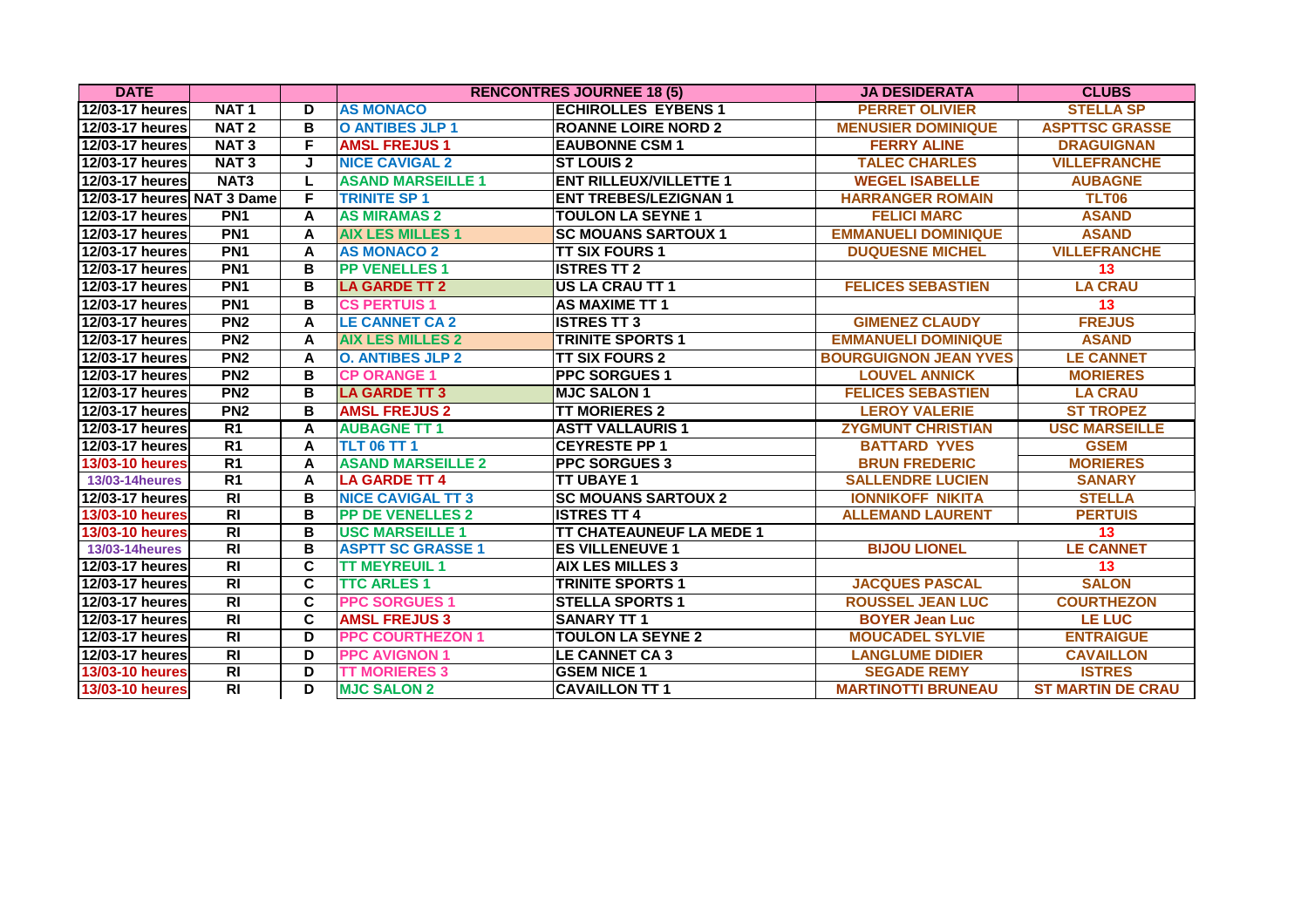| <b>DATE</b>     |                  |                         |                                | <b>RENCONTRES JOURNEE 19 (6)</b> | <b>JA DESIDERATA</b>       | <b>CLUBS</b>          |
|-----------------|------------------|-------------------------|--------------------------------|----------------------------------|----------------------------|-----------------------|
| 02/04-17 heures | NAT <sub>2</sub> | B                       | <b>LA GARDE TT 1</b>           | O ANTIBES JLP 1                  | <b>FARCE</b>               | <b>BELGENTIER</b>     |
| 02/04-17 heures | NAT <sub>2</sub> | F                       | <b>LE CANNET CA1</b>           | <b>ST EGREVE 1</b>               | <b>GIMENEZ CLAUDY</b>      | <b>FREJUS</b>         |
| 02/04-17 heures | <b>NAT3</b>      | J                       | <b>NICE CAVIGAL 2</b>          | <b>MOREZ HAUT JURA 2</b>         | <b>TALEC CHARLES</b>       | <b>VILLEFRANCHE</b>   |
| 02/04-17 heures | <b>NAT3</b>      | L                       | <b>MORIERES 1</b>              | <b>LE CRES SALAISON 1</b>        | <b>BARTZ ERIC</b>          | <b>VENELLES</b>       |
| 02/04-17 heures | PN <sub>1</sub>  |                         | <b>PL OFF PP DE VENELLES 1</b> |                                  | <b>GUILLOTEAU JEAN LUC</b> | <b>AIX LES MILLES</b> |
| 02/04-17 heures | PN <sub>1</sub>  |                         | <b>PL OFF ISTRES TT 2</b>      |                                  | <b>FRANCESCHI LAURE</b>    | <b>LA MEDE</b>        |
| 02/04-17 heures | PN <sub>1</sub>  |                         | PL OFF US LA CRAU TT 1         |                                  | <b>LEPELTIER GILBERT</b>   | <b>STE MAXIME</b>     |
| 02/04-17 heures | PN <sub>1</sub>  |                         | <b>PL OFFIAS MAXIME TT 1</b>   |                                  | <b>LEROY VALERIE</b>       | <b>FREJUS</b>         |
| 02/04-17 heures | PN <sub>1</sub>  |                         | <b>PL OFFILA GARDE TT 2</b>    |                                  | <b>DUFAU CHRISTIAN</b>     | <b>TOULON</b>         |
| 02/04-17 heures | PN <sub>1</sub>  |                         | <b>PL OFF CS PERTUIS 1</b>     |                                  | <b>SULTANIAN GIL</b>       | <b>PIERREVERT</b>     |
| 02/04-17 heures | PN <sub>2</sub>  |                         | <b>PL OFF PPC SORGUES 1</b>    |                                  | <b>ROUSSEL JEAN LUC</b>    | <b>COURTHEZON</b>     |
| 02/04-17 heures | PN <sub>2</sub>  |                         | <b>PL OFFITT MORIERES 2</b>    |                                  | <b>MOUCADEL SYLVIE</b>     | <b>ENTRAIGUE</b>      |
| 02/04-17 heures | PN <sub>2</sub>  |                         | <b>PL OFF LA GARDE TT 3</b>    |                                  | <b>DUFAU CHRISTIAN</b>     | <b>TOULON</b>         |
| 02/04-17 heures | PN <sub>2</sub>  |                         | <b>PL OFF AMSL FREJUS 2</b>    |                                  | <b>FERRY ALINE</b>         | <b>DRAGUIGNAN</b>     |
| 02/04-17 heures | PN <sub>2</sub>  |                         | <b>PL OFF CP ORANGE 1</b>      |                                  | <b>BRUN FREDERIC</b>       | <b>MORIERES</b>       |
| 03/04-14 heures | PN <sub>2</sub>  |                         | <b>PL OFF MJC SALON 1</b>      |                                  | <b>BERGER FRANCOIS</b>     | <b>VENELLE</b>        |
| 02/04-17 heures | R1               | A                       | <b>TT UBAYE 1</b>              | <b>ASAND MARSEILLE 2</b>         | <b>TRENS SABINE</b>        | <b>TT UBAYE</b>       |
| 02/04-17 heures | R <sub>1</sub>   | A                       | <b>PPC SORGUES 3</b>           | <b>AUBAGNE TT 1</b>              | <b>ROUSSEL JEAN LUC</b>    | <b>COURTHEZON</b>     |
| 03/04-10 heures | R <sub>1</sub>   | A                       | <b>ASTT VALLAURIS 1</b>        | <b>CEYRESTE PP 1</b>             | <b>BIJOU LIONEL</b>        | <b>LE CANNET</b>      |
| 03/04-14 heures | R <sub>1</sub>   | A                       | <b>LA GARDE TT 4</b>           | <b>TLT 06 TT 1</b>               | <b>SALLENDRE LUCIEN</b>    | <b>SANARY</b>         |
| 02/04-17 heures | R <sub>1</sub>   | В                       | <b>SC MOUANS SARTOUX 2</b>     | <b>PP DE VENELLES 2</b>          | <b>JARJAT MARIELLE</b>     | <b>GRASSE</b>         |
| 02/04-17 heures | R <sub>1</sub>   | В                       | <b>NICE CAVIGAL TT 3</b>       | <b>USC MARSEILLE 1</b>           | <b>BERNIER YVES</b>        | <b>TRINITE</b>        |
| 02/04-17 heures | R <sub>1</sub>   | B                       | <b>ISTRES TT 4</b>             | <b>ASPTT SC GRASSE 1</b>         | <b>JACQUES PASCAL</b>      | <b>SALON</b>          |
| 03/04-14 heures | $\overline{R1}$  | B                       | <b>ES VILLENEUVE 1</b>         | <b>TT CHATEAUNEUF LA MEDE 1</b>  | <b>BATTARD YVES</b>        | <b>GSEM</b>           |
| 02/04-17 heures | R <sub>1</sub>   | $\overline{\mathbf{c}}$ | <b>TRINITE SPORTS 2</b>        | <b>TT MEYREUIL 1</b>             | <b>WARMBOLD ANTHONY</b>    | <b>MONACO</b>         |
| 02/04-17 heures | R <sub>1</sub>   | C                       | <b>TTC ARLES 1</b>             | <b>AMSL FREJUS 3</b>             | <b>LEVY FRANCOIS</b>       | <b>ROGNAC</b>         |
| 02/04-17 heures | R <sub>1</sub>   | C                       | <b>AIX LES MILLES 3</b>        | <b>PPC SORGUES 2</b>             | <b>PIETRI ANTOINE</b>      | <b>MEYREUIL</b>       |
| 02/04-17 heures | R <sub>1</sub>   | C                       | <b>STELLA SPORTS 1</b>         | <b>SANARY TT1</b>                | <b>HARRANGER ROMAIN</b>    | <b>TLT06</b>          |
| 02/04-17 heures | $\overline{R1}$  | D                       | <b>GSEM NICE 1</b>             | <b>PPC COURTHEZON 1</b>          | <b>BONNEGENT ANDRE</b>     | <b>NICE CAVIGAL</b>   |
| 02/04-17 heures | R <sub>1</sub>   | D                       | <b>TOULON LA SEYNE 2</b>       | <b>MJC SALON 2</b>               | <b>FARCE</b>               | <b>BELGENTIER</b>     |
| 02/04-17 heures | R <sub>1</sub>   | D                       | <b>CAVAILLON TT 1</b>          | <b>LE CANNET CA 3</b>            | <b>FOUCHER HERVE</b>       | <b>MORRIERES</b>      |
| 03/04-10 heures | $\overline{R1}$  | D                       | <b>TT MORIERES 3</b>           | <b>PPC AVIGNON 1</b>             | <b>SEGADE REMY</b>         | <b>ISTRES</b>         |